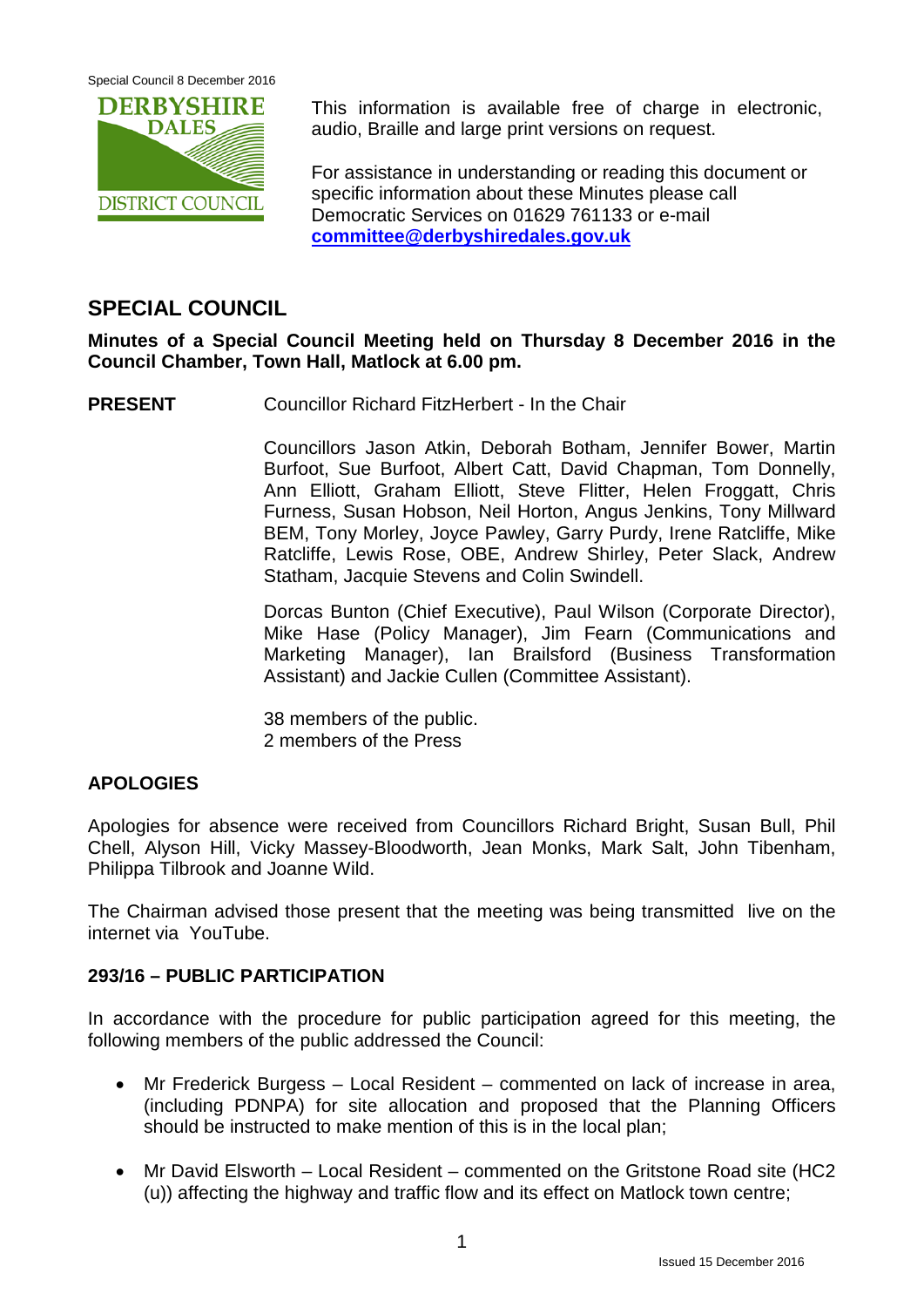- Mrs Vicki Raynes Tansley Parish Council commented on modification M59: reinstatement of Land East of Spout Lane, Tansley and queried firstly why this site had originally been put forward for development and secondly why the owners (Tansley Parish Council) of the field had not been informed of its deletion. Mrs Raynes advised that she had requested information from the Council under the FOI regarding this site.
- Mr John Youatt Agent for Landowners and Objectors commented on the lack of modification in provision of Travellers' sites and the A515 Ashbourne Bypass;
- Cllr. Sandra Spencer Ashbourne Town Council made a statement on Ashbourne Town Council's formal objection to the Policies in the Local Plan with reference to the housing need assessment;
- Mr Jeffrey Phillips Ashbourne Neighbourhood Plan Steering Group commented on the sustainability of the Local Plan with regard to infrastructure, and its effect on Ashbourne;
- Mr Paul Siddall Local Resident commented on the 'unsoundness' of the Local Plan and provision for the Gypsy Community with particular reference to Watery Lane (Ashbourne) and concern over its ecological issues (badgers);
- Mr Jonathan Jenkin Agent commented on insufficient site allocation and some proposed sites which were undeliverable/unsustainable. Mr Jenkin queried where the independent assessments of the contaminated quarry sites could be found, and proposed that the Council did not submit the draft Local Plan to the Secretary of State;
- Mr Rob Atkin Local Resident commented on Policy PD2 of the Local Plan and advocated an extension of buffer zones to all listed buildings where development was proposed;
- Mrs Julie Atkin Local Resident commented on the Local Plan's effect on the Environment and Global Warming and advised Members of the result of her 'Bank Road challenge' which had been taken up by 3 Councillors, to assess the feasibility of residents of the proposed Gritstone Road site accessing the town centre on foot.

#### **294/16 – INTERESTS**

Councillor Irene Ratcliffe declared a personal interest in item 4 on the Agenda (Derbyshire Dales Local Plan) in her capacity as Member of Derbyshire County Council and Ward Member for Wirksworth.

Councillor Jason Atkin declared a non-pecuniary interest in site HC2(u) Land off Gritstone Road/Pinewood Road, Matlock, as development on this site would affect two members of his family. Councillor Atkin was not present during discussion or voting on this item.

Councillor Andrew Statham declared a pecuniary interest in site HC2(u) Land off Gritstone Road/ Pinewood Road, Matlock, as his family owned the neighbouring land. Councillor Statham was not present during discussion or voting on this item.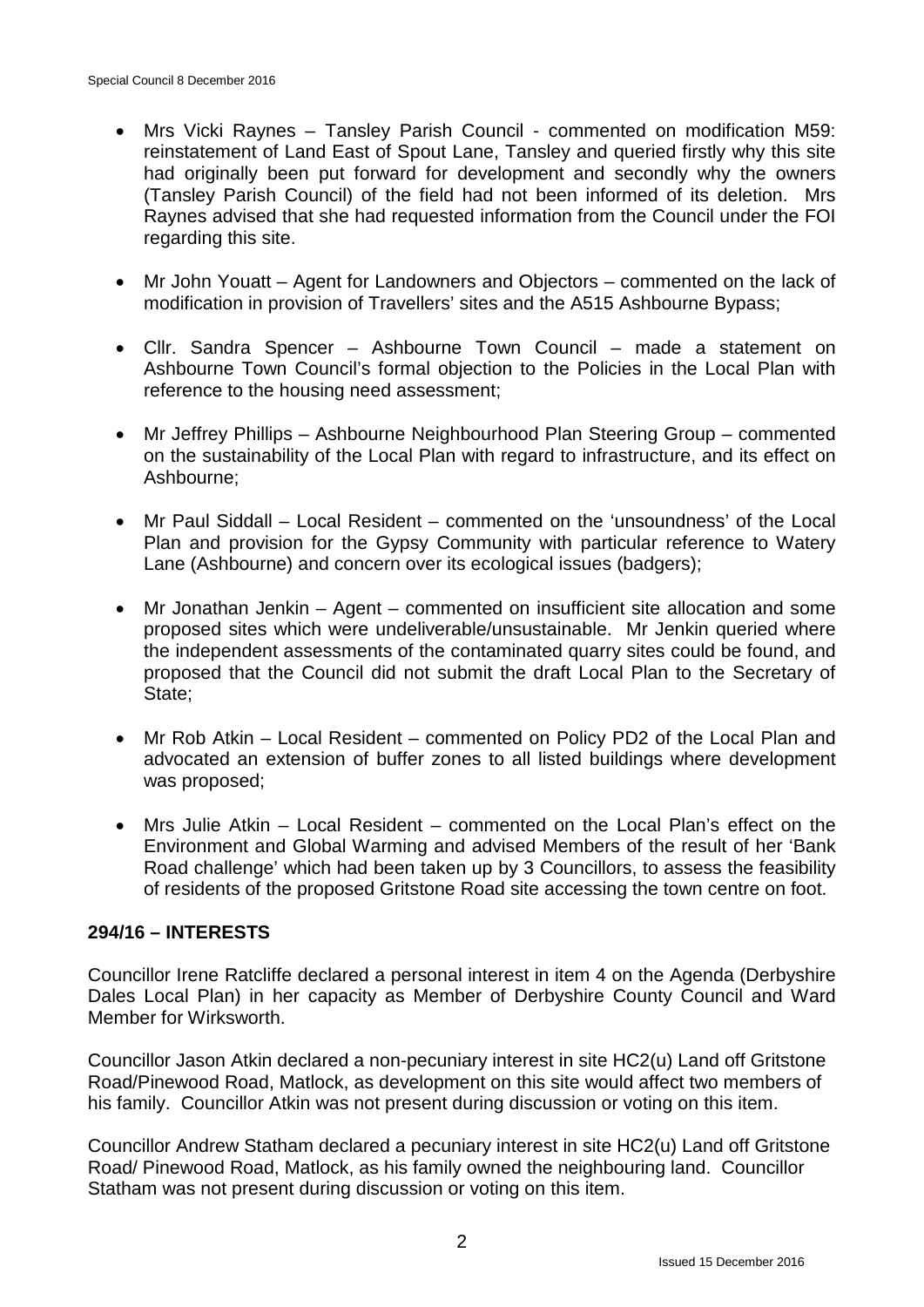Councillor Tony Millward BEM declared a non-pecuniary interest in Policy HC2(c) Land at Ashbourne Airfield, Ashbourne, as a member of his immediate family lived close to the site.

#### **295/16 – DERBYSHIRE DALES LOCAL PLAN**

Councillors Jason Atkin and Andrew Statham left the meeting at 6.48pm and Councillor Angus Jenkins left at 7.40pm during discussion of this item.

Council considered a report on the representations received during the statutory consultation on the Derbyshire Dales Local Plan Pre-Submission Draft held between 11th August and 22<sup>nd</sup> September 2016. The report also recommended that as a result of the representations a series of minor modifications be made to the Local Plan and that the Derbyshire Dales Local Plan Pre-Submission Draft and the Schedule of Minor Modifications be submitted to the Secretary of State for scrutiny at Examination in Public.

In addressing some of the speakers' concerns, the Corporate Director advised that a separate report would come to Council in due course regarding the Watery Lane site proposed for travellers; and that he would respond to Mrs Raynes' queries on behalf of Tansley Parish Council if she would put them to him in writing. With regard to the Peak Park effect, Members were assured that discussions were on-going with the Peak Park and Councillor Chris Furness's efforts to encourage them to increase their allocation were appreciated.

Members were reminded that following an extensive period of preparation and debate, Council resolved, at a Special Meeting of Council held on 8<sup>th</sup> August 2016:

*"That having regard to the issues set out in Section 2 of the report, Council considers the recommendation of the Local Plan Advisory Committee and determines the contents of the Pre-Submission Draft Derbyshire Dales Local Plan as a viable proposition for public consultation and submission to the Secretary of State." (Minute 137/16)*

Following this resolution a six week period of statutory public consultation was undertaken, the extent of which was set out in the report. It was noted that only those who had made representations on the Derbyshire Dales Local Plan Pre-Submission Draft during the statutory public consultation had the right to be heard at the Examination in Public.

At the end of the statutory public consultation period 799 duly made representations had been received by the District Council. A summary of the representations that had been received and the extent to which they considered the Derbyshire Dales Local Plan Pre-Submission Draft to be sound or legally compliant – including the extent to which the District Council had satisfied the requirements of the Duty to Co-operate in Plan order was set out in Appendix 1 to the report. Table 1 as set out in Appendix 2 to the report showed the number of representations received by Policy in the Derbyshire Dales Local Plan Pre-Submission Draft. The key areas of contention relating to Table 1 were listed in the report, together with a summary of the main issues raised in the representations received, as summarised below:

- the Objectively Assessed Need for Housing
- the Settlement Hierarchy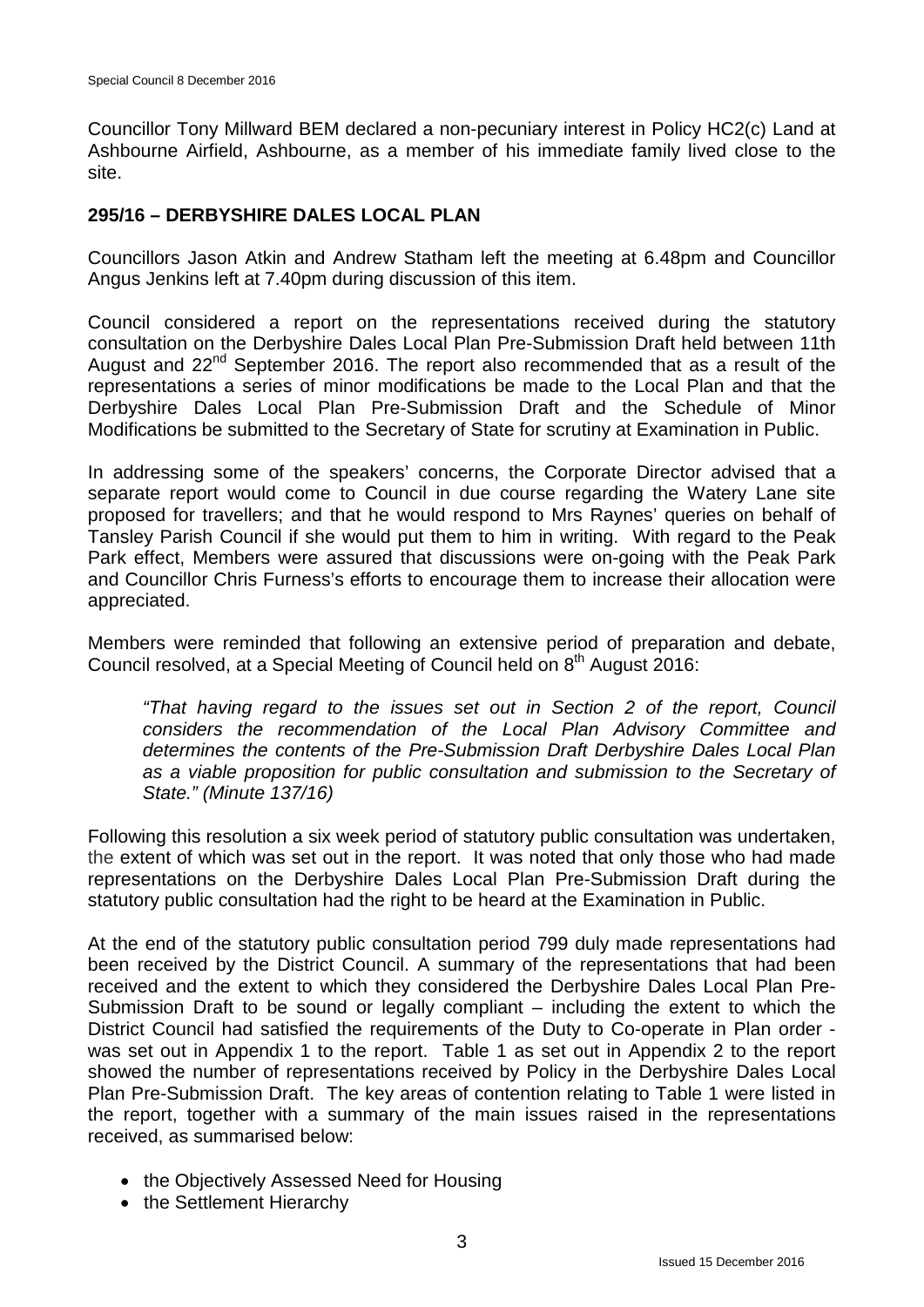Special Council 8 December 2016

- the Duty to Co-operate and Evidence Base
- development inside/outside of Settlement Development Boundaries
- the provision of infrastructure
- traffic and transportation
- allocation of land for housing at Normanhurst Park, Darley Dale, Cawdor Quarry, Matlock and Middlepeak Quarry, Wirksworth

These concerns, together with Officer responses in respect of each category, were set out in the report.

Following a detailed assessment of each of the 799 representations in plan order along with Officer Recommendations for each one, as set out in Appendix 3 to the report, it was recommended that a series of 61 minor modifications be approved to the Derbyshire Dales Local Plan Pre-Submission Draft. The proposed Schedule of Modifications was set out in Appendix 4 to the report and it was noted that as minor modifications they did not have to be subject to any further public consultation and could, therefore, be submitted to the Secretary of State, together with the Derbyshire Dales Local Plan Pre-Submission Draft.

It was considered that, subject to Member approval of the Schedule of Modifications set out in Appendix 4 to the report, the Derbyshire Dales Local Plan Pre-Submission Draft was now ready for submission to the Secretary of State, and to be subject to Examination in Public. As such it was recommended that Derbyshire Dales Local Plan Pre-Submission Draft and Schedule of Modifications be submitted to the Secretary of State for scrutiny at Examination in Public. Members were advised that any further delay to the submission of the Derbyshire Dales Local Plan also needed to be considered against the Government's clearly stated objective of ensuring that Local Planning Authorities submitted a Local Plan for examination by March 2017 and the potential sanctions that could be imposed if this objective was not met, as set out in the report.

Councillor Irene Ratcliffe requested a recorded vote; this was seconded by Councillor Peter Slack.

It was moved by Councillor Lewis Rose OBE seconded by Councillor Albert Catt and

**RESOLVED Voting: For Against** 1. That Council approve the Schedule of Minor Modifications as set out in Appendix 4 to the report; 2. That the Derbyshire Dales Local Plan Pre-Submission Draft and Schedule of Minor Modifications be submitted to the Secretary of State for scrutiny at Examination in Public. Councillors Jennifer Bower, Albert Catt, David Chapman, Tom Donnelly, Graham Elliott, Richard FitzHerbert, Helen Froggatt, Chris Furness, Susan Hobson, Neil Horton, Tony Millward BEM, Tony Morley, Joyce Pawley, Garry Purdy, Irene Ratcliffe, Mike Ratcliffe, Lewis Rose OBE, Andrew Shirley, Peter Slack and Jacquie Stevens (20) Councillors Deborah Botham, Martin Burfoot, Sue Burfoot, Ann Elliott, Steve Flitter and Colin Swindell (6)